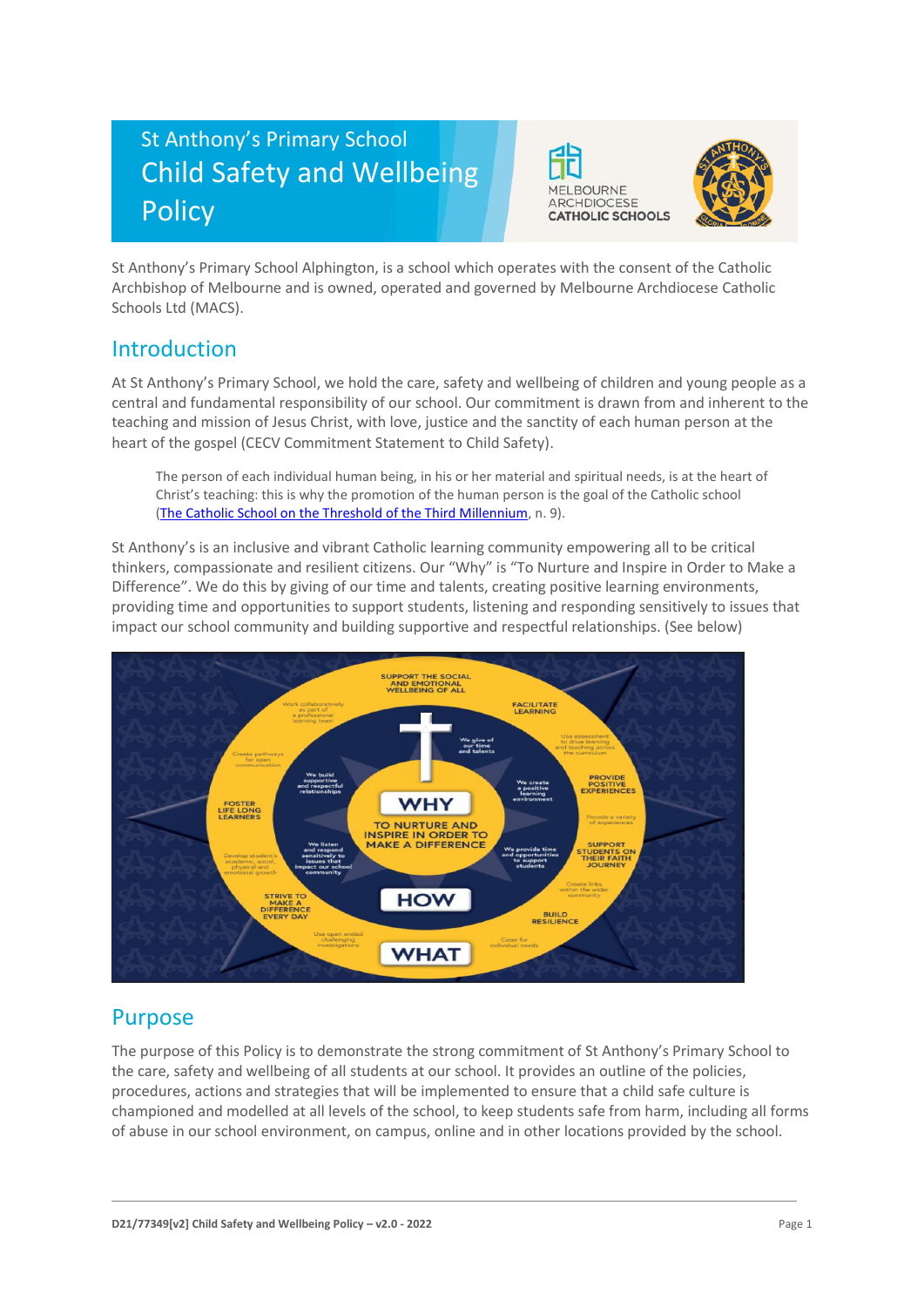This Policy takes into account relevant legislative requirements within the state of Victoria, including the specific requirements of the Child Safe Standards as set out in [Ministerial Order No. 1359.](https://www.vrqa.vic.gov.au/Documents/MinOrder1359childsafe.pdf)

This Policy applies to school staff, including school employees, volunteers, contractors and clergy. It should be read in conjunction with the following related school policies and procedures:

- 1. PROTECT: Identifying and Responding to Abuse Reporting obligations
- 2. Child Safety Code of Conduct
- 3. Reportable Conduct Policy.

### **Principles**

Catholic schools have a moral, legal and mission-driven responsibility to create nurturing school environments where children and young people are respected, their voices are heard, and they are safe and feel safe (CECV Commitment Statement to Child Safety).

The following principles underpin our commitment to child safety and wellbeing at St Anthony's Primary School:

- All students deserve, as a fundamental right, safety and protection from all forms of abuse and neglect.
- Our school works in partnership with families and the community to ensure that they are engaged in decision-making processes, particularly those that have an impact on child safety and wellbeing and protection.
- All students have the right to a thorough and systematic education in all aspects of personal safety, in partnership with their parents/guardians/carers.
- All adults in our school, including teaching and non-teaching staff, clergy, volunteers and contractors, have a responsibility to care for children and young people, to positively promote their wellbeing, to identify and mitigate risks related to child safety and wellbeing in the school environment and to protect them from any kind of harm or abuse.
- The policies, guidelines and codes of conduct for the care, wellbeing and protection of students are based on honest, respectful and trusting relationships between adults and children and young people.
- Policies and practices demonstrate compliance with legislative requirements and cooperation with the Church, governments, the police and human services agencies.
- All persons involved in situations where harm is suspected or disclosed must be treated with sensitivity, dignity and respect.
- All members of the school community (including students and their families) are kept informed of child safety and wellbeing matters (where appropriate) and are involved in promoting child safety and wellbeing.
- Staff, clergy, volunteers, contractors, parents and students should feel free to raise concerns about child safety and wellbeing, knowing these will be taken seriously by school leadership.
- Appropriate confidentiality will be maintained, with information being provided to those who have a right or a need to be informed, either legally (including under legislated information sharing schemes being Child Information Sharing Scheme (CISS) or Family Violence Information Sharing Scheme (FVISS)) or pastorally.

### Definitions

**Child** means a child or young person who is under the age of 18 years.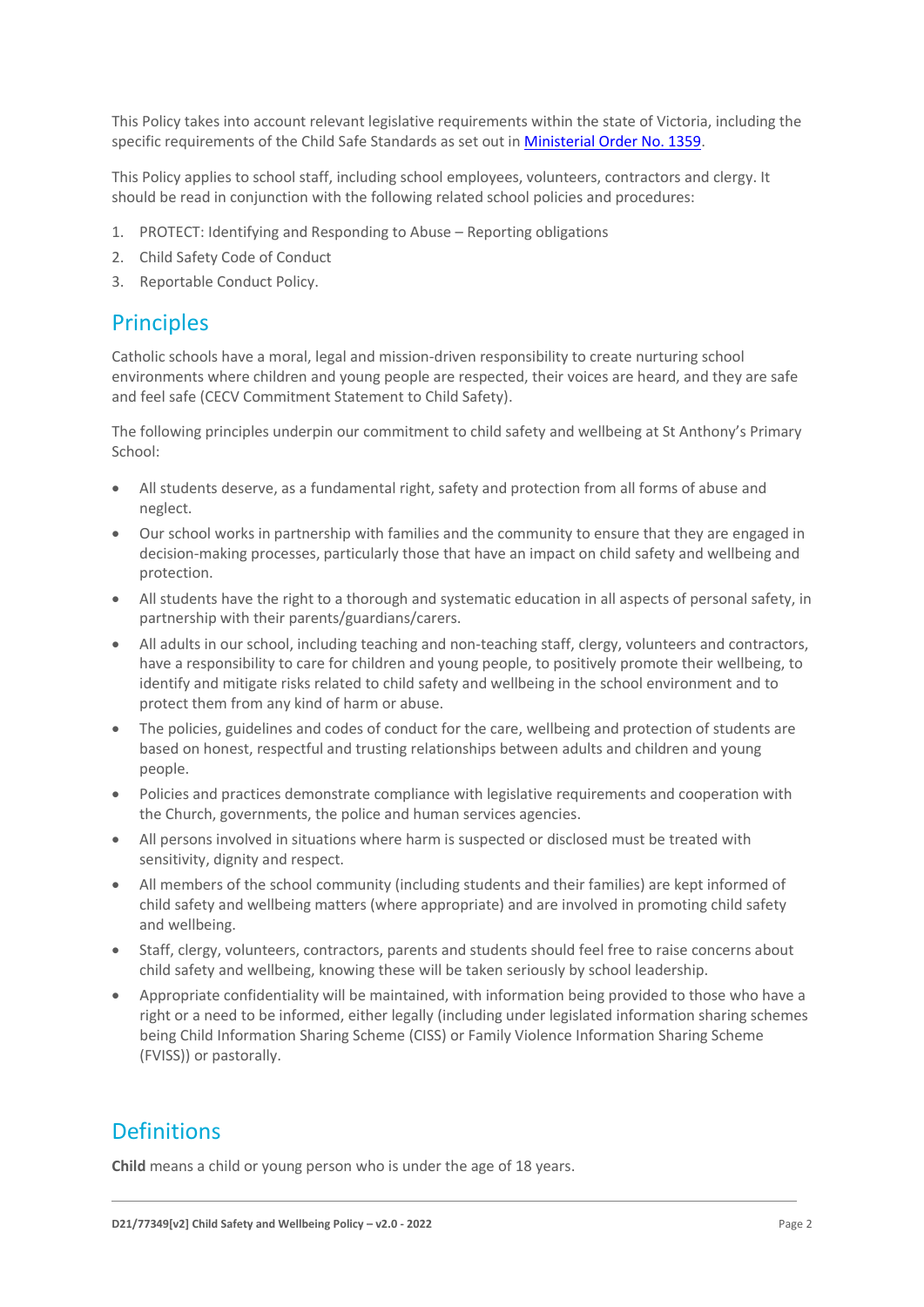#### **Child abuse** includes:

- (a) any act committed against a child involving:
	- (i) a sexual offence
	- (ii) an offence under section 49B(2) of the *Crimes Act 1958* (grooming)
- (b) the infliction, on a child, of:
	- (i) physical violence
	- (ii) serious emotional or psychological harm
- (c) serious neglect of a child.

**Child safety** encompasses matters related to protecting all children from child abuse, managing the risk of child abuse, providing support to a child at risk of child abuse, and responding to suspicions, incidents, disclosures or allegations of child abuse (Ministerial Order No. 1359).

**Child neglect** includes a failure to provide the child with an adequate standard of nutrition, medical care, clothing, shelter or supervision to the extent that the health and physical development of the child is significantly impaired or placed at serious risk (PROTECT: Identifying and responding to all forms of abuse [in Victorian schools\)](http://www.cecv.catholic.edu.au/getmedia/ebe135a4-d1b3-48a0-81fe-50d4fc451bcd/Identifying-and-Responding-to-All-Forms-of-Abuse.aspx#page%3D27).

**Child physical abuse** generally consists of any non-accidental infliction of physical violence on a child by any person [\(PROTECT: Identifying and responding to all forms of abuse in Victorian schools\)](https://www.cecv.catholic.edu.au/getmedia/ebe135a4-d1b3-48a0-81fe-50d4fc451bcd/Identifying-and-Responding-to-All-Forms-of-Abuse.aspx#page%3D15).

**Child sexual abuse** is when a person uses power or authority over a child to involve them in sexual activity. It can include a wide range of sexual activity and does not always involve physical contact or force [\(PROTECT: Identifying and responding to all forms of abuse in Victorian schools\)](https://www.cecv.catholic.edu.au/getmedia/ebe135a4-d1b3-48a0-81fe-50d4fc451bcd/Identifying-and-Responding-to-All-Forms-of-Abuse.aspx#page%3D17).

**Emotional child abuse** occurs when a child is repeatedly rejected, isolated or frightened by threats, or by witnessing family violence [\(PROTECT: Identifying and responding to all forms of abuse in Victorian schools\)](https://www.cecv.catholic.edu.au/getmedia/ebe135a4-d1b3-48a0-81fe-50d4fc451bcd/Identifying-and-Responding-to-All-Forms-of-Abuse.aspx#page%3D26).

**Grooming** is when a person engages in predatory conduct to prepare a child for sexual activity at a later date. It can include communication and/or attempting to befriend or establish a relationship or other emotional connection with the child or their parent/carer [\(PROTECT: Identifying and responding to all](https://www.cecv.catholic.edu.au/getmedia/ebe135a4-d1b3-48a0-81fe-50d4fc451bcd/Identifying-and-Responding-to-All-Forms-of-Abuse.aspx#page%3D20)  [forms of abuse in Victorian schools\)](https://www.cecv.catholic.edu.au/getmedia/ebe135a4-d1b3-48a0-81fe-50d4fc451bcd/Identifying-and-Responding-to-All-Forms-of-Abuse.aspx#page%3D20).

**Mandatory reporting:** The legal requirement under the *Children, Youth and Families Act 2005* (Vic.) to protect children from harm relating to physical and sexual abuse. The Principal, registered teachers and early childhood teachers, school counsellors, religious clergy, medical practitioners and nurses at a school are mandatory reporters under this Act [\(PROTECT: Identifying and responding to all forms of abuse in](http://www.cecv.catholic.edu.au/getmedia/ebe135a4-d1b3-48a0-81fe-50d4fc451bcd/Identifying-and-Responding-to-All-Forms-of-Abuse.aspx#page%3D8)  [Victorian schools\)](http://www.cecv.catholic.edu.au/getmedia/ebe135a4-d1b3-48a0-81fe-50d4fc451bcd/Identifying-and-Responding-to-All-Forms-of-Abuse.aspx#page%3D8).

**Reasonable belief – mandatory reporting:** When school staff are concerned about the safety and wellbeing of a child or young person, they must assess that concern to determine if a report should be made to the relevant agency. This process of considering all relevant information and observations is known as forming a reasonable belief. A 'reasonable belief' or a 'belief on reasonable grounds' is not the same as having proof, but is more than mere rumour or speculation. A reasonable belief is formed if a reasonable person in the same position would have formed the belief on the same grounds [\(PROTECT:](http://www.cecv.catholic.edu.au/getmedia/ebe135a4-d1b3-48a0-81fe-50d4fc451bcd/Identifying-and-Responding-to-All-Forms-of-Abuse.aspx#page%3D35)  [Identifying and responding to all forms of abuse in Victorian schools\)](http://www.cecv.catholic.edu.au/getmedia/ebe135a4-d1b3-48a0-81fe-50d4fc451bcd/Identifying-and-Responding-to-All-Forms-of-Abuse.aspx#page%3D35).

**Reasonable belief – reportable conduct scheme:** When a person has a reasonable belief that a worker/volunteer has committed reportable conduct or misconduct that may involve reportable conduct. A reasonable belief is more than suspicion and there must be some objective basis for the belief. It does not necessitate proof or require certainty.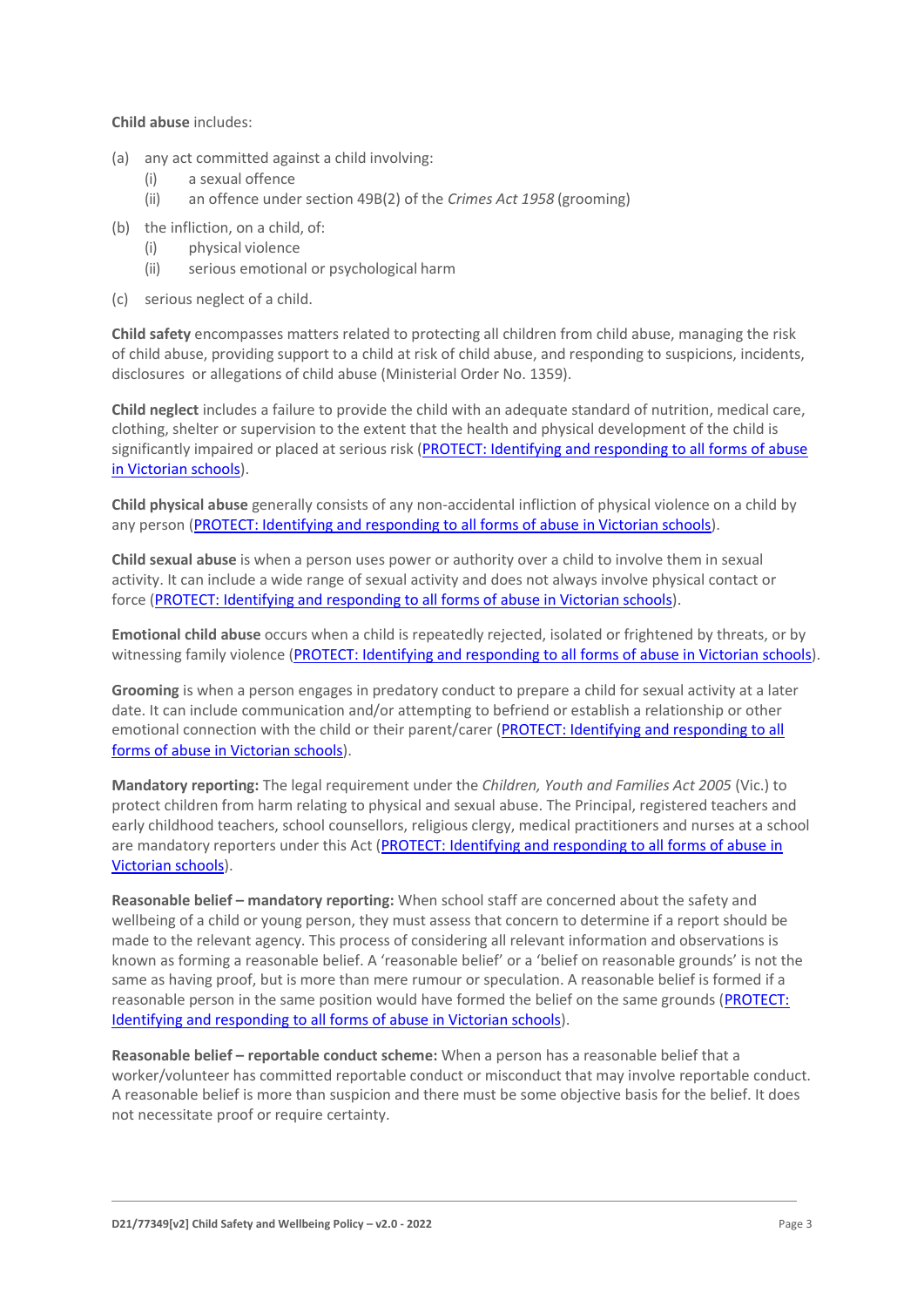NOTE: the difference between the reasonable belief definitions under mandatory reporting and the reportable conduct scheme is the category of persons who are required to, or can, form the reasonable belief which forms the basis for a report.

**Reportable conduct:** Five types of reportable conduct are listed in the *Child Wellbeing and Safety Act 2005* (Vic.) (as amended by the *Children Legislation Amendment (Reportable Conduct) Act 2017*). These include:

- 1. sexual offences (against, with or in the presence of a child)
- 2. sexual misconduct (against, with or in the presence of a child)
- 3. physical violence (against, with or in the presence of a child)
- 4. behaviour that is likely to cause significant emotional or psychological harm
- 5. significant neglect.

**School environment** means any of the following physical, online or virtual places used during or outside school hours:

- a campus of the school
- online or virtual school environments made available or authorized by St Anthony's Primary School for use by a child or student (including email, intranet systems, software, applications, collaboration tools and online services)
- other locations provided by the school or through a third-part provider for a child or student to use including, but not limited to, locations used for school camps, approved homestay accommodation, delivery of education and training, sporting events, excursions, competitions and other events) (Ministerial Order No. 1359).

**School staff** means an individual working in a school environment who is:

- directly engaged or employed by a school governing authority
- a contracted service provider engaged by MACS (whether or not a body corporate or any other person is an intermediary) engaged to perform child-related work for St Anthony's Primary School
- a minister of religion, a religious leader or an employee or officer of a religious body associated with MACS (Ministerial Order No. 1359).

**Volunteer** means a person who performs work without remuneration or reward for St Anthony's Primary School in the school environment.

# Policy commitments

All students enrolled at St Anthony's Primary School have the right to feel safe and be safe. The safety and wellbeing of children in our care will always be our first priority and we do not and will not tolerate child abuse. We aim to create a child-safe and child-friendly environment where children are free to enjoy life to the full without any concern for their safety. There is particular attention paid to the most vulnerable children, including Aboriginal and Torres Strait Islander children, children from culturally and/or linguistically diverse backgrounds, children with a disability, children who are unable to live at home, international students, and LGBTIQ+ students.

#### **Our commitment to our students**

- We commit to the safety and wellbeing of all children and young people enrolled in our school.
- We commit to providing children and young people with positive and nurturing experiences.
- We commit to listening to children and young people, and empowering them by ensuring that they understand their rights (including to safety, information and participation), and by taking their views seriously and addressing any concerns that they raise with us.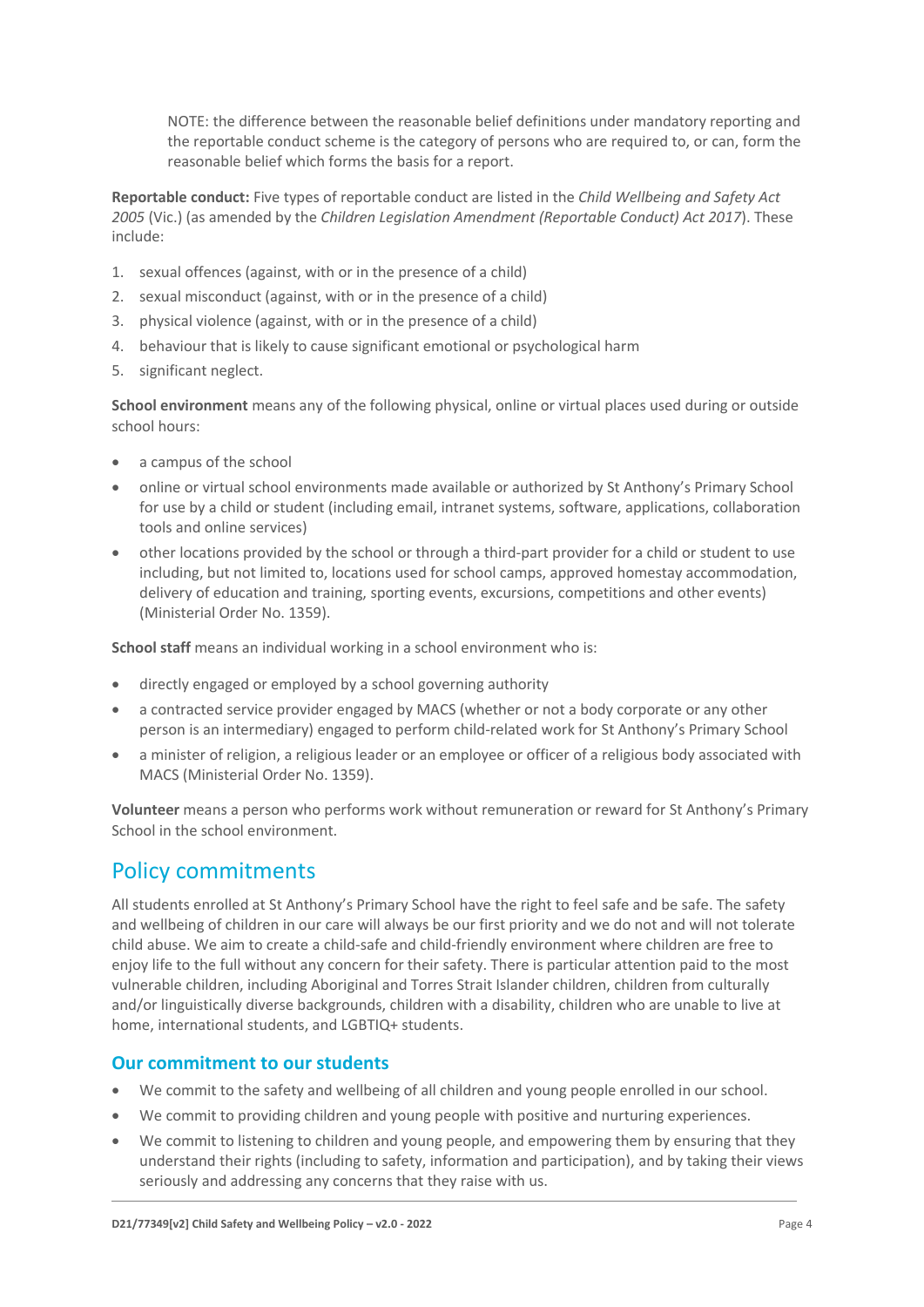- We commit to taking action to ensure that children and young people are protected from abuse or harm.
- We commit to ensuring that the needs of all children and young people enrolled in our school are met, including those who are most vulnerable.
- We commit to recognising the importance of friendships and to encouraging support from peers, to help children and students feel safe and less isolated.
- We commit to developing a culture that facilitates and provides opportunities for children and student participation, and that strengthens the confidence and engagement of children and students by being responsive to their input.
- We commit to teaching children and young people the necessary skills and knowledge to understand and maintain their personal safety and wellbeing.
- We commit to seeking input and feedback from students regarding the creation of a safe school environment.

#### **Our commitment to parents, guardians and carers**

- We commit to communicating honestly and openly with parents, guardians and carers about the wellbeing and safety of their children.
- We commit to engaging with, and listening to, the views of parents, guardians and carers about our child safety and wellbeing practice, policies and procedures.
- We commit to transparency in our decision-making with parents, guardians and carers where it will not compromise the safety of children or young people.
- We commit to open engagement and communication with parents, guardians and carers about our child safe approach and our operations and governance related to child safety and wellbeing.
- We commit to ensuring that relevant information relating to child safety and wellbeing is accessible to parents, guardians and carers.
- We commit to acknowledging the cultural diversity of students and families, and being sensitive to how this may impact on student safety issues.
- We commit to continuously reviewing and improving our systems to protect children from abuse.

### **Our commitment to our school staff (school employees, volunteers, contractors and clergy)**

- We commit to providing all St Anthony's Primary School staff with the necessary support to enable them to fulfil their roles, and to ensure that staff are attuned to signs of harm and are able to facilitate child-friendly ways for children and students to express their views, participate in decisionmaking and raise their concerns. This will include regular and appropriate learning opportunities.
- We commit to providing regular opportunities to clarify and confirm policy and procedures in relation to child safety and wellbeing, and young people's protection and wellbeing. This will include annual training in the principles and intent of the Child Safety and Wellbeing Policy and Child Safety Code of Conduct, and staff responsibilities to report concerns.
- We commit to listening to all concerns voiced by St Anthony's Primary School staff, clergy, volunteers and contractors about keeping children and young people safe from harm.
- We commit to providing opportunities for St Anthony's Primary School school employees, volunteers, contractors and clergy to receive formal debriefing and counselling arising from incidents of the abuse of a child or young person.

# Responsibilities and organisational arrangements

Everyone employed or volunteering at St Anthony's Primary School has a responsibility to understand the important and specific role they play individually and collectively to ensure a child safe culture in which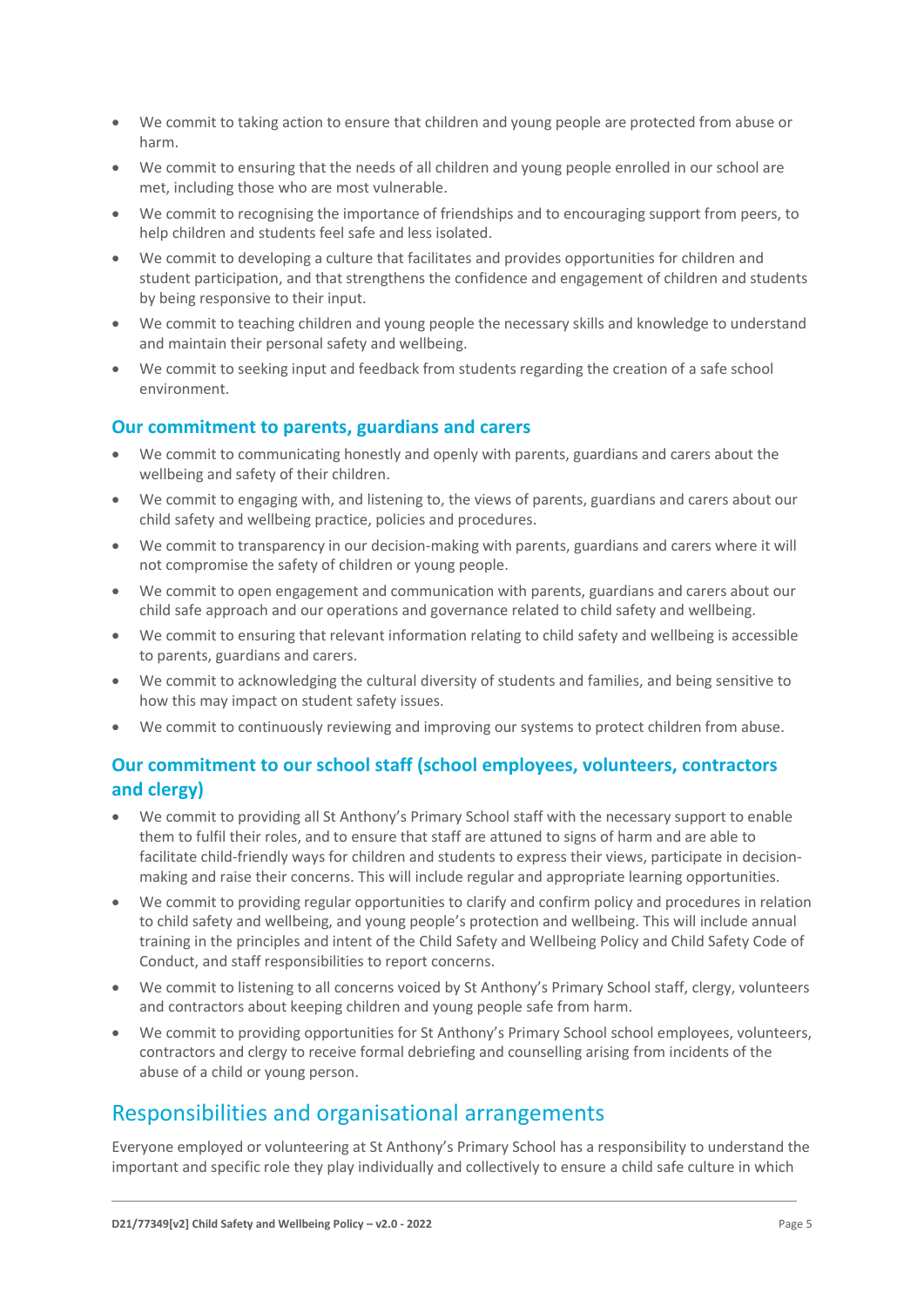the wellbeing and safety of all students is at the forefront of all they do and every decision they make (CECV Commitment Statement to Child Safety).

The school has allocated roles and responsibilities for child safety and wellbeing as follows:

We have appointed a Child Safety Lead/Officer and the role description is available in the staff handbook:

- The Child Safety Team assists the Principal.
- The Child Safety Team works in identifying and mitigating risks in child safety.
- The Child Safety Team also supports the Principal to monitor implementation of school policies, procedures and practices and to identify professional learning.

St Anthony's Primary School's website and newsletter will provide information to keep parents and carers informed of child safety commitments, procedures and arrangements.

### **Guide to responsibilities of school leadership**

The Principal, the school governing authority and school leaders at St Anthony's Primary School recognise their particular responsibility to ensure the development of preventative and proactive strategies that promote a culture of openness, awareness of and shared responsibility for child safety and wellbeing. Responsibilities include:

- creating an environment for children and young people to be safe and to feel safe
- upholding high principles and standards for all staff, clergy, volunteers and contractors
- promoting models of behaviour between adults and children and young people based on mutual respect and consideration
- ensuring thorough and rigorous practices are applied in the recruitment, screening and ongoing professional learning of staff and volunteers
- ensuring that school personnel have regular and appropriate learning to develop their knowledge of, openness to and ability to prevent, identify and address child safety and wellbeing matters
- ensuring that the school has in place appropriate risk management strategies and practices that focus on preventing, identifying and mitigating risks related to child safety and wellbeing in the school environment
- providing regular opportunities to clarify and confirm legislative obligations, policy and procedures in relation to children and young people's protection and wellbeing
- ensuring the school meets the specific requirements of the Victorian Child Safe Standards as set out in Ministerial Order No. 1359
- ensuring the school takes specific action to protect children from abuse in line with the three new criminal offences introduced under the *Crimes Act 1958* (Vic.) and in line wit[h PROTECT: Identifying](http://www.cecv.catholic.edu.au/getmedia/ebe135a4-d1b3-48a0-81fe-50d4fc451bcd/Identifying-and-Responding-to-All-Forms-of-Abuse.aspx)  [and responding to all forms of abuse in Victorian schools](http://www.cecv.catholic.edu.au/getmedia/ebe135a4-d1b3-48a0-81fe-50d4fc451bcd/Identifying-and-Responding-to-All-Forms-of-Abuse.aspx)
- ensuring the school understands and reports all matters that may constitute reportable conduct under the Reportable Conduct Scheme and in accordance with the School's reportable conduct policy
- sharing information under legislated information sharing schemes (CISS and FVISS) in accordance with the school's prescribed role as an ISE
- ensuring that the school monitors and reviews the risks related to child safety and wellbeing, including evaluating the effectiveness of the implementation of its risk controls, on an annual basis.

#### **Guide to responsibilities of school staff**

Responsibilities of school staff (school employees, contractors and clergy) and volunteers include: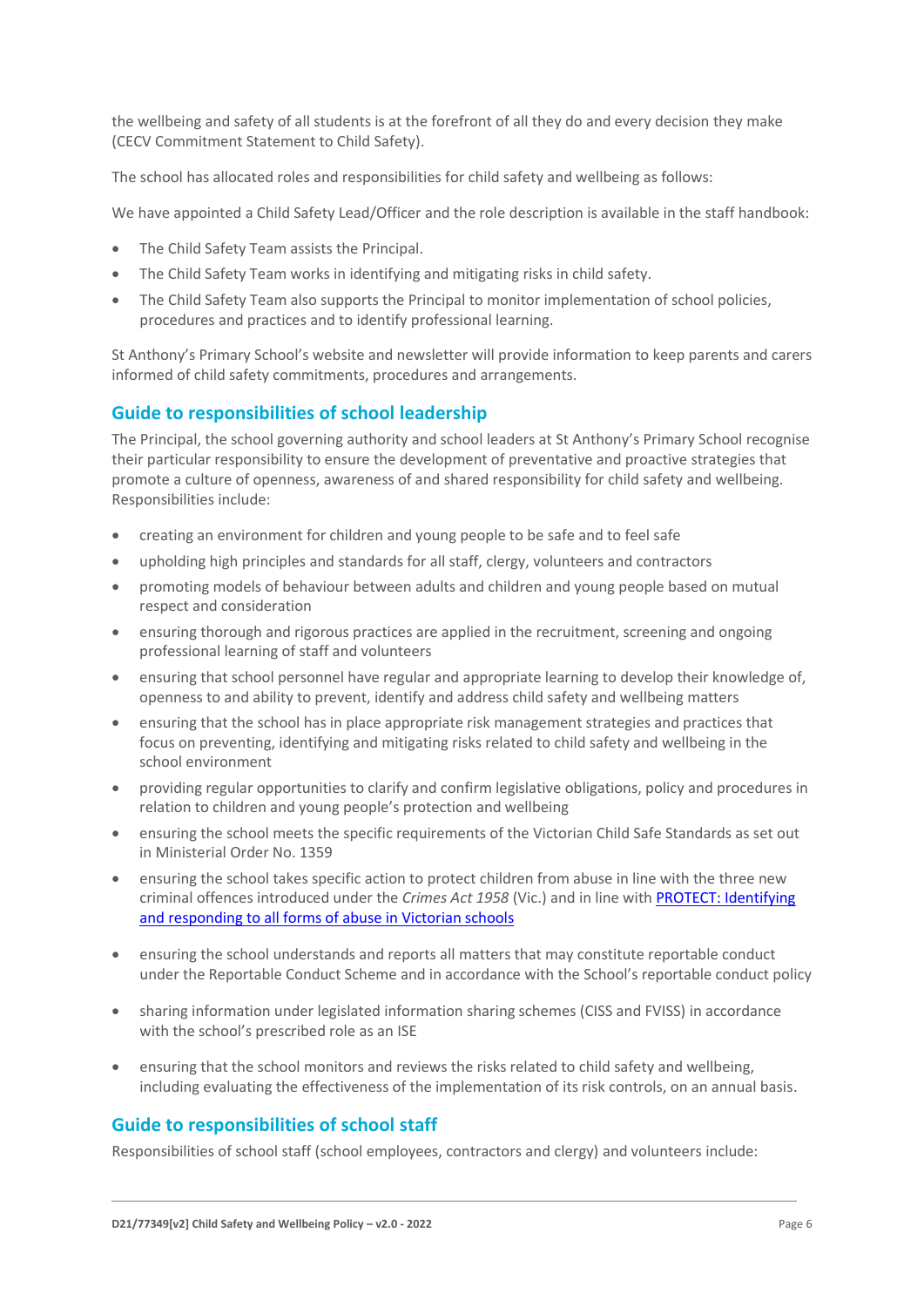- treating children and young people with dignity and respect, acting with propriety, providing a duty of care, and protecting children and young people in their care
- following the legislative and internal school policies, procedures and processes in the course of their work, if they form a reasonable belief that a child or young person has been or is being abused or neglected
- providing a physically and psychologically safe environment where the wellbeing of children and young people is nurtured
- undertaking regular training and education in order to understand their individual responsibilities in relation to child safety, and the wellbeing of children and young people, including ways to prevent, identify and mitigate risks relating to child safety and wellbeing
- assisting children and young people to develop positive, responsible and caring attitudes and behaviours which recognise the rights of all people to be safe and free from abuse
- following the school's Child Safety Code of Conduct
- where risks of child abuse are identified, ensuring that action is taken to mitigate against those risks and that risks and actions are appropriately recorded.

### **Organisational arrangements**

The Principal has the overall leadership role in monitoring and responding to the policy, procedures and practices for child safety and wellbeing in St Anthony's Primary School in accordance with this Policy.

We have appointed a Child Safety and Wellbeing Lead/Officer and the role description is available in the staff handbook:

- The Child Safety and Wellbeing Team assists the Principal.
- The Child Safety and Wellbeing Team works in preventing, identifying and mitigating risks in child safety and wellbeing.
- The Child Safety and Wellbeing Team also supports the Principal to monitor implementation of school policies, procedures and practices, to monitor and review the risks associated with child safety and wellbeing (including by and to identify professional learning.

St Anthony's Primary school's website and newsletter will provide information to keep parents and carers informed of child safety and wellbeing commitments, procedures and arrangements.

# Expectation of our school staff and volunteers – Child Safety Code of **Conduct**

At St Anthony's Primary school, we expect school employees, volunteers, contractors and clergy to proactively ensure the safety and wellbeing of students at all times, to identify concerns about child safety and wellbeing and to take appropriate action if there are concerns about the safety and wellbeing of any child at the school. All school staff must remain familiar with the relevant laws, the code of conduct, and policies and procedures in relation to child protection, and comply with all requirements. We have developed a Child Safety Code of Conduct [Child Safety Code of Conduct,](file:///C:/Users/rromeo/Desktop/NEW%20MACS%20POLICIES/Child%20Safety%20Policies/SA%20MACS%20School-Child-Safety-Code-of-Conduct-v1-0-2021.DOCX) which recognises the critical role that school staff play in protecting the students in our care and establishes clear expectations of school employees, volunteers, contractors and clergy for appropriate behaviour with children in order to safeguard them against abuse and/or neglect.

Our Code also protects school staff and volunteers through clarification of acceptable and unacceptable behaviour.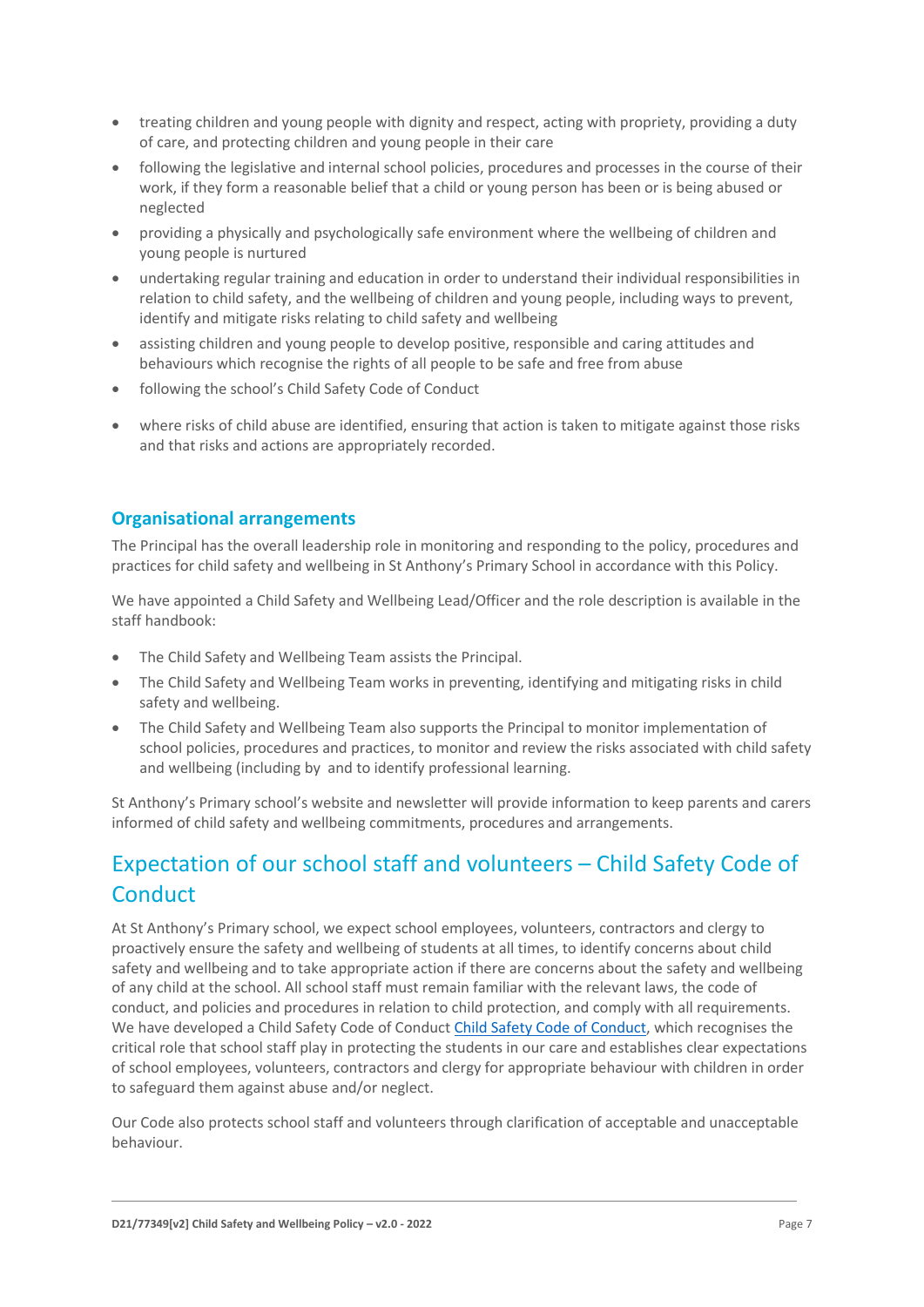# Student safety and participation

At St Anthony's Primary School, we actively encourage all students to openly express their views and feel comfortable about giving voice to the things that are important to them.

We teach students about what they can do if they feel unsafe and enable them to understand, identify, discuss and report their concerns. We listen to and act on any concerns students, or their parents or carers, raise with us.

The curriculum design integrates appropriate knowledge and skills to enhance students' understanding of being safe, as well as their understanding of their rights to safety, information and participation. Teaching and learning strategies that acknowledge and support student agency and voice are implemented. We ensure that students are offered access to sexual abuse prevention programs and to relevant related information in an age-appropriate way.

We have developed appropriate education about:

- standards of behaviour for students attending our school
- healthy and respectful relationships (including sexuality)
- resilience
- child abuse awareness and prevention.

We have also developed curriculum planning documents that detail the strategies and actions the school takes to implement its obligations to ensure that:

- children and students are informed about all of their rights, including to safety, information and participation
- the importance of friendship is recognised and support from peers is encouraged, to help children and students feel safe and be less isolated
- staff and volunteers are attuned to signs of harm and facilitate child-friendly ways for children and students to express their views, participate in decision-making and raise their concerns
- we have strategies in place to develop a culture that facilitates participation and is responsive to the input of children and students
- we provide opportunities for children and students to participate and is responsive to their contributions to strengthen confidence and engagement
- students are offered access to sexual abuse prevention programs and to relevant information in an age-appropriate way.

# Reporting and responding

Our school creates records relevant to any child safety complaints, disclosures or breaches of the Child Safety Code of Conduct, and maintains and disposes of those records in accordance with security and privacy requirements and [Public Record Office Victoria Recordkeeping Standards](https://prov.vic.gov.au/sites/default/files/files/documents/1906v1.0.pdf) (including minimum retention periods). Our school complies with legal obligations that relate to managing the risk of child abuse under the *Children, Youth and Families Act 2005* (Vic.), the *Crimes Act 1958* (Vic.), the *Child Wellbeing and Safety Act 2005* (Vic.) and the recommendations of the *[Betrayal of Trust](http://www.parliament.vic.gov.au/fcdc/article/1788)* report.

Child protection reporting obligations fall under separate pieces of legislation with differing reporting requirements.

Our school's PROTECT: Identifying and Responding to Abuse – Reporting obligations [PROTECT: Identifying](file:///C:/Users/rromeo/Desktop/NEW%20MACS%20POLICIES/Child%20Safety%20Policies/SA%20MACS%20PROTECT-Identifying-and-Responding-to-Abuse-Reporting-Obligations-v1-0-2021.DOCX)  and [Responding to Abuse](file:///C:/Users/rromeo/Desktop/NEW%20MACS%20POLICIES/Child%20Safety%20Policies/SA%20MACS%20PROTECT-Identifying-and-Responding-to-Abuse-Reporting-Obligations-v1-0-2021.DOCX) – Reporting obligations updated on 21.06.22, sets out the actions required under the relevant legislation when there is a reasonable belief that a child at our school is in need of protection or a criminal offence has been committed, and provides guidance and procedures on how to make a report.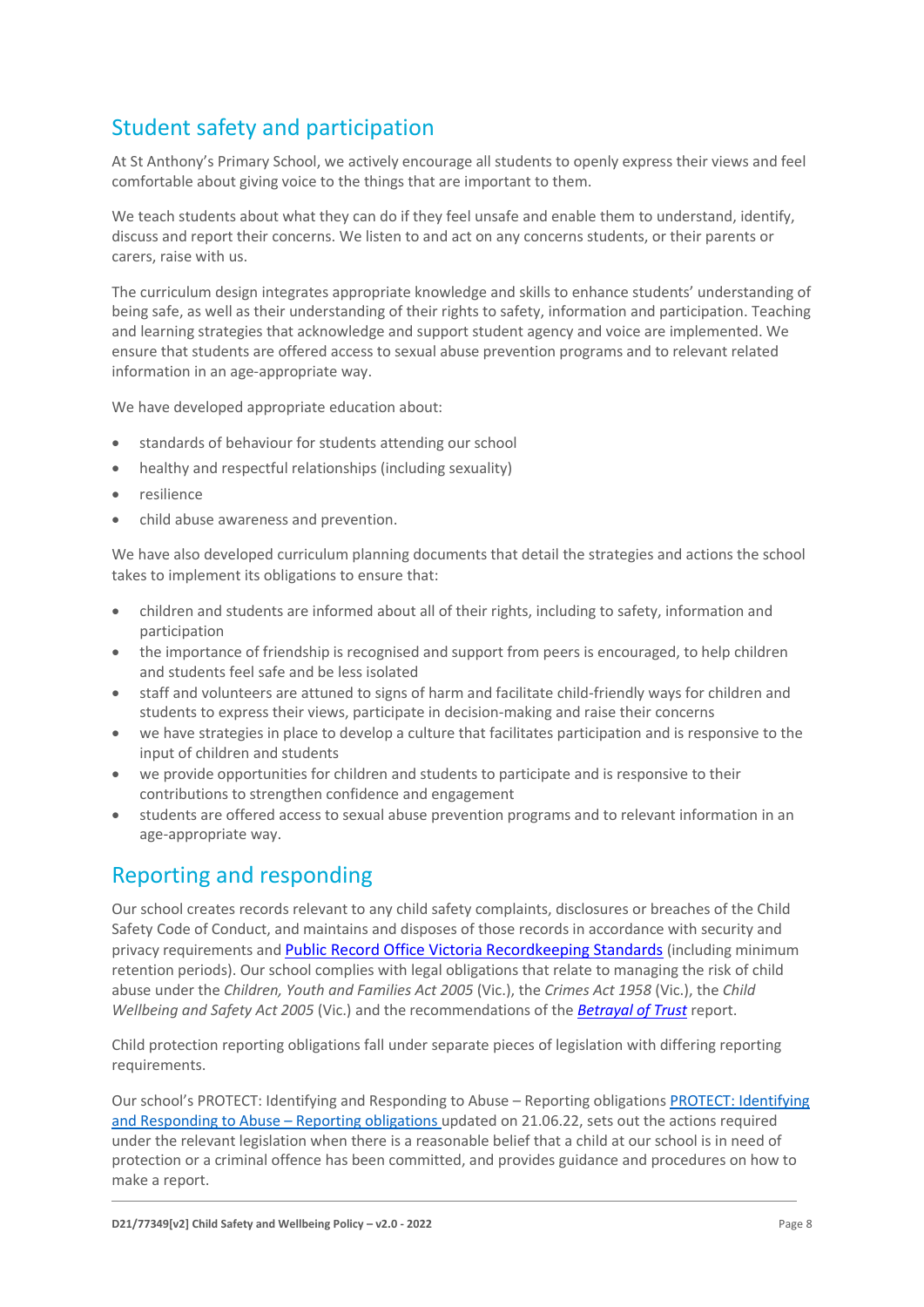Our policy assists staff, volunteers and families to:

- identify the indicators of a child or young person who may be in need of protection
- understand how a reasonable belief is formed under the reportable conduct scheme as well as mandatory reporting
- make a report of a child or young person who may be in need of protection
- comply with mandatory reporting obligations under child protection law, and their legal obligations relating to child abuse and grooming under criminal law
- understand and comply with information sharing and recordkeeping obligations
- comply with reporting obligations under the reportable conduct scheme including obligations to report and investigate allegations of reportable conduct.

Our school has also established additional internal procedures and processes to help ensure that appropriate action is taken to prevent, identify and respond to concerns about the wellbeing and/or safety of a student.

Our school is a prescribed Information Sharing Entity (ISE) meaning that, where legislated requirements are met, it is able to share confidential information with other ISEs to promote child wellbeing or safety under the CISS or FVISS.

At St Anthony's Primary School, if any member of our school community has concerns for a child's safety they need to discuss, they can notify the school Principal, the Deputy Principal or the designated Child Safety and Wellbeing Lead/Officer.

If the Principal or Child Safety and Wellbeing Officer is not available, then it should be discussed with a member of the school leadership team. Alternatively, any member of the school community may report directly to the responsible authority.

The staff member, supported by the Principal or designated Child Safety and Wellbeing Officer will follow the step-by-step guide to making a report as outlined in th[e Four Critical Actions for Schools:](https://www.education.vic.gov.au/Documents/about/programs/health/protect/FourCriticalActions_ChildAbuse.pdf) Responding [to Incidents, Disclosures and Suspicions of Child Abuse.](https://www.education.vic.gov.au/Documents/about/programs/health/protect/FourCriticalActions_ChildAbuse.pdf)

# Screening and recruitment of school staff

St Anthony's Primary School will apply thorough and rigorous screening processes in the recruitment of employees and volunteers involved in child-connected work. Our commitment to child safety and wellbeing and our screening requirements are included in all advertisements for such employee, contractor and volunteer positions, and all applicants are provided with copies of the school's Child Safety Code of Conduct and the Child Safety and Wellbeing Policy.

Each job description for staff involved in child-connected work has a clear statement that sets out the requirements, duties and responsibilities regarding child safety and wellbeing for those in that role and the occupant's essential qualifications, experience and attributes in relation to child safety and wellbeing.

When recruiting and selecting employees, contractors and volunteers involved in child-connected work, we ensure that we gather, verify and record the following information about any person we propose to engage:

- confirm the applicant's Working with Children Check and National Police Check status and/or professional registration (as relevant)
- obtain proof of personal identity and any essential or relevant professional or other qualifications
- verify the applicant's history of work involving children
- obtain references that address the applicant's suitability for the job and working with children.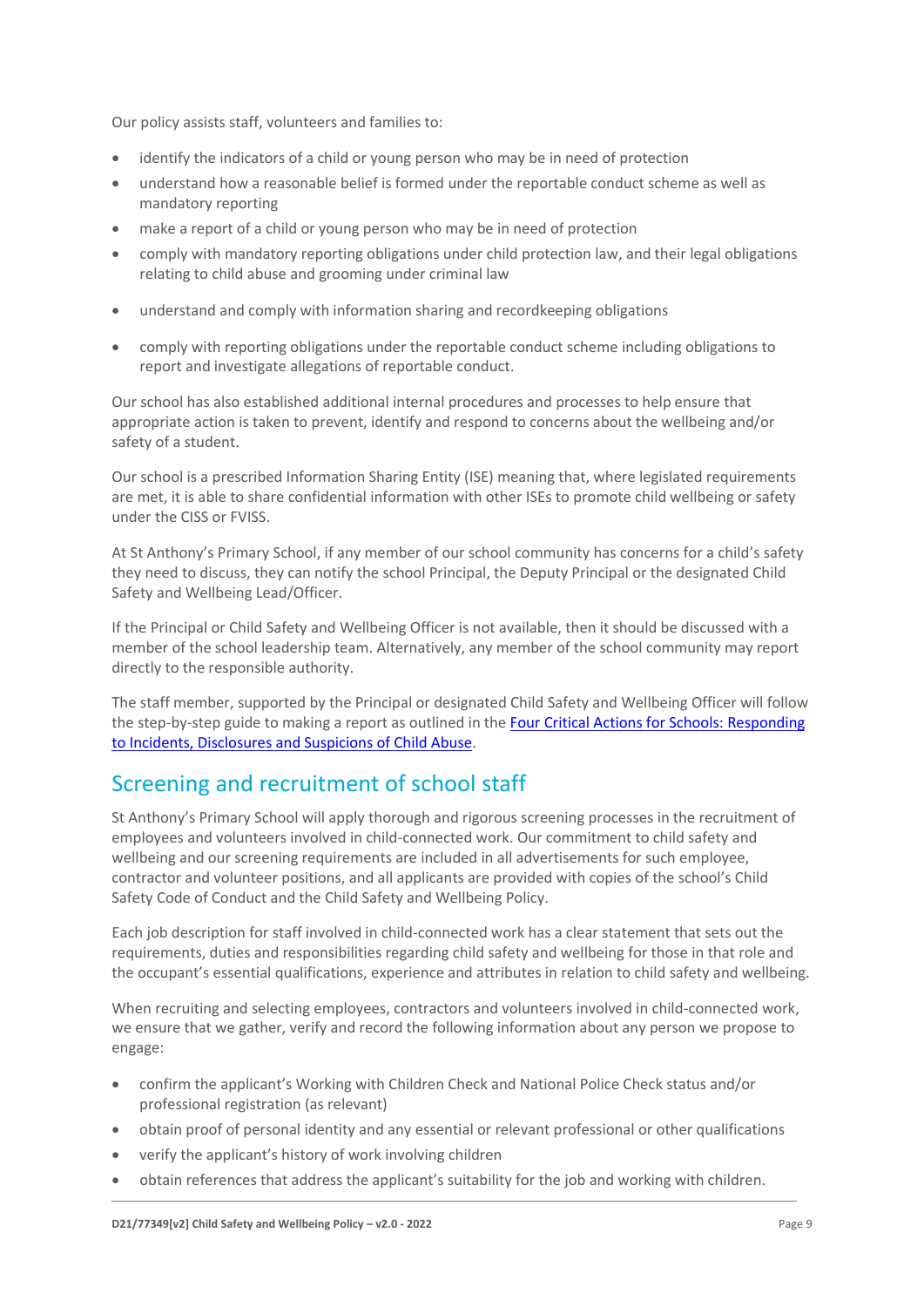We will also ensure that appropriate supervision or support arrangements are in place in relation to the induction of new school staff into the school's policies, codes, practices and procedures governing child safety and wellbeing and child-connected work.

We have procedures and processes for monitoring and assessing the continuing suitability of school staff and volunteers to work with children, including regular reviews of the status of Working with Children Checks and staff professional registration requirements such as Victorian Institute of Teaching (VIT) registration.

St Anthony's Primary School implements the following CECV guidelines:

- *Guidelines on the Employment of Staff in Catholic Schools*
- *Guidelines on the Engagement of Volunteers in Catholic Schools*
- *Guidelines on the Engagement of Contractors in Catholic Schools*
- *NDIS/External Providers: Guidelines for Schools*.

# Child safety and wellbeing – education and training for school staff

St Anthony's Primary School provides employees, volunteers and clergy with regular and appropriate opportunities to develop their knowledge of, openness to and ability to address child safety and wellbeing matters. This includes induction, ongoing training and professional learning to ensure that everyone understands their professional and legal obligations and responsibilities, and the procedures for reporting suspicion of child abuse and neglect.

At least annually, our professional learning and training addresses:

- staff's individual and collective obligations and responsibilities for managing the risk of child abuse
- preventing, identifying and mitigating child abuse risks in the school environment without compromising a child or student's right to privacy, access to information, social connections and learning opportunities
- the reportable conduct scheme
- our school's current child safety standards (including this Policy, the Child Safety Code of Conduct and any other policies and procedures relating to child safety and wellbeing, including in relation to managing complaints and concerns related to child abuse)
- guidance on recognizing indicators of child harm including harm caused by other children and students
- guidance on responding effectively to issues of child safety and wellbeing and supporting colleagues who disclose harm
- guidance on how to build culturally safe environments for children and students
- guidance on their information sharing and recordkeeping obligations, including under the Public [Record Office Victoria Recordkeeping Standards.](https://prov.vic.gov.au/sites/default/files/files/documents/1906v1.0.pdf)
- staff receive annual training regarding Child Safety Standards and are required to read and sign St Anthony's Child Safety Code of Conduct
- volunteers and contractors receive St Anthony's Child Safety Code of Conduct to read and sign via Vpass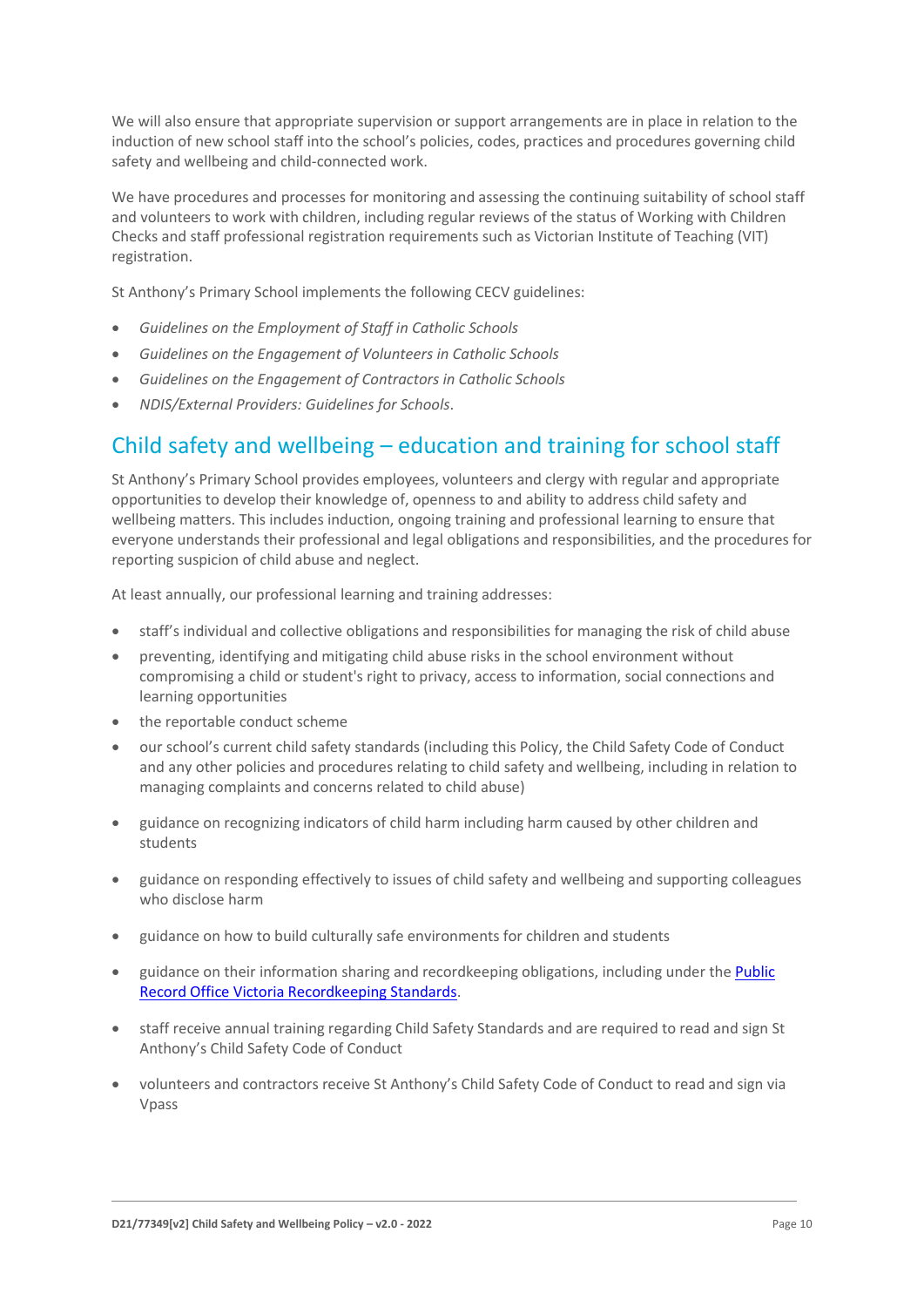# Diversity and equity – strategies and actions

At St Anthony's Primary School, we are committed to ensuring that equity is upheld, and that diverse needs are respected in policy and practice. We aim to ensure that:

- all school staff and volunteers understand the diverse circumstances of children and students
- our school provides support and responds to vulnerable children and students
- children, students, staff, volunteers and the school community have access to information, support and complaints processes in ways that are culturally safe, accessible and easy to understand
- the school pays particular attention to the needs of students with disability, students from culturally and linguistically diverse backgrounds, students who are unable to live at home, international students, and LGBTIQ+ students
- the school pays particular attention to the needs of Aboriginal students and provides and promotes a culturally safe environment for them.,

At St Anthony's Primary School, the following strategies and actions endorsed, by MACS management, are implemented to meet diversity and equity obligations

- *Catholic Archdiocese of Melbourne – [Welcoming Each Other: Guidelines for Interfaith Education](http://www.cam1.org.au/eic/welcoming/index.html)  [in the Schools of the Archdiocese of Melbourne](http://www.cam1.org.au/eic/welcoming/index.html)*
- *Catholic Education Commission of Victoria (CECV) – [Aboriginal and Torres Strait Islander](https://www.cecv.catholic.edu.au/getmedia/bd494d6a-2d58-4f9b-94a2-85f3ab75e7ea/CECV-Aboriginal-and-Torres-Strait-Islander-Education-Action-Plan.aspx?ext=.pdf)  [Education Action Plan](https://www.cecv.catholic.edu.au/getmedia/bd494d6a-2d58-4f9b-94a2-85f3ab75e7ea/CECV-Aboriginal-and-Torres-Strait-Islander-Education-Action-Plan.aspx?ext=.pdf)*
- *CECV – [Aboriginal and Torres Strait Islander Perspectives](https://cevn.cecv.catholic.edu.au/Melb/Student-Support/Cultural-Diversity/ATSI-perspectives)*
- *CECV – [Assessing and Intervening with Impact](https://cevn.cecv.catholic.edu.au/Melb/Document-File/Students-Support/Practices/Assessing-and-intervening-with-impact)*
- *CECV – [Guidelines for Supporting New Arrivals and Refugees](https://www.cecv.catholic.edu.au/getmedia/b1a8935d-5f90-45e6-bb28-828e23c83366/CECV-Guidelines-for-New-Arrivals-and-Refugees-2020-2022.aspx?ext=.pdf)*
- *CECV – [Intervention Framework](https://www.cecv.catholic.edu.au/getmedia/757e80aa-1c1a-4510-8d8a-f1ca72a92adb/CECV-Intervention-Framework-2021-overview.aspx?ext=.pdf)*
- *CECV – [Parent Guide to Program Support Groups](https://www.cecv.catholic.edu.au/getmedia/8067c3e8-72f0-402c-9b78-60450b06c689/Parent-Guide-to-Program-Support-Groups.aspx?ext=.pdf)*
- *CECV – [Personal Care Support in Schools](https://www.cecv.catholic.edu.au/getmedia/56a1892e-fc3f-45f8-b057-daa8dd462dfd/CECV-Personal-Care-Support-in-Schools.aspx?ext=.pdf)*
- *CECV – [Positive Behaviour Guidelines](https://www.cecv.catholic.edu.au/getmedia/bc1d235d-9a98-4bb4-b3ac-84b50fa7c639/CECV-Positive-Behaviour-Guidelines_FINAL2.aspx?ext=.pdf)*
- *Catholic Education Melbourne (CEM) – Horizons of Hope – [Vision, Context, Strategy, Practice](https://cevn.cecv.catholic.edu.au/Melb/Curriculum/Horizons-of-Hope)*
- *CEM – [Identity and Growth: A perspective for Catholic schools](https://cevn.cecv.catholic.edu.au/Melb/MI/Identity-Growth)*
- *MACS – [Allways: A guide to supporting all learners in all ways always](https://www.macs.vic.edu.au/CatholicEducationMelbourne/media/Documentation/Documents/Allways-A4-book-Guide-web.pdf)*
- *MACS – [Religious Education Curriculum](https://resource-macs.com/)*
- *National Catholic Education Commission – Framework for [Student Faith Formation in Catholic](https://www.ncec.catholic.edu.au/doclink/student-faith-formation-in-catholic-schools-february-2022/eyJ0eXAiOiJKV1QiLCJhbGciOiJIUzI1NiJ9.eyJzdWIiOiJzdHVkZW50LWZhaXRoLWZvcm1hdGlvbi1pbi1jYXRob2xpYy1zY2hvb2xzLWZlYnJ1YXJ5LTIwMjIiLCJpYXQiOjE2NDQyNzM3NTYsImV4cCI6MTY0NDM2MDE1Nn0.jGLDyhU7PGuIaDiSI4Pv5ODo78qVCxDaI9e5o0m7CVg)  [Schools](https://www.ncec.catholic.edu.au/doclink/student-faith-formation-in-catholic-schools-february-2022/eyJ0eXAiOiJKV1QiLCJhbGciOiJIUzI1NiJ9.eyJzdWIiOiJzdHVkZW50LWZhaXRoLWZvcm1hdGlvbi1pbi1jYXRob2xpYy1zY2hvb2xzLWZlYnJ1YXJ5LTIwMjIiLCJpYXQiOjE2NDQyNzM3NTYsImV4cCI6MTY0NDM2MDE1Nn0.jGLDyhU7PGuIaDiSI4Pv5ODo78qVCxDaI9e5o0m7CVg)*
- *[Victorian Curriculum F](https://victoriancurriculum.vcaa.vic.edu.au/)–10*
- *Victorian Department of Education and Training (DET) [Out-of-Home Care Education Commitment](https://www.cecv.catholic.edu.au/getmedia/11631bac-6208-4324-887e-0aca88189126/OoHC-Education-Commitment.aspx?ext=.pdf)*
- *Victorian DET – [Resilience, Rights and Respectful Relationships,](https://fuse.education.vic.gov.au/ResourcePackage/ByPin?pin=2JZX4R) incorporating a Catholic context*

### Family engagement – strategies and actions

St Anthony's Primary School ensures that families, carers and other members of the school community are informed about relevant child safety and wellbeing matters and are involved in the promotion of child safety and wellbeing at the school. We aim to ensure that:

- families participate in decisions relating to child safety and wellbeing which affect their child
- we engage and openly communicate with families, carers and other members of the school community about our child safe approach
- all members of the school community have access to information relating to child safety and wellbeing
- families, carers and other members of the school community have the opportunity to provide input into the development and review of the school's child safety and wellbeing policies and practices
- families, carers and other members of the school community are informed about the operations and governance of the school in relation to child safety and wellbeing.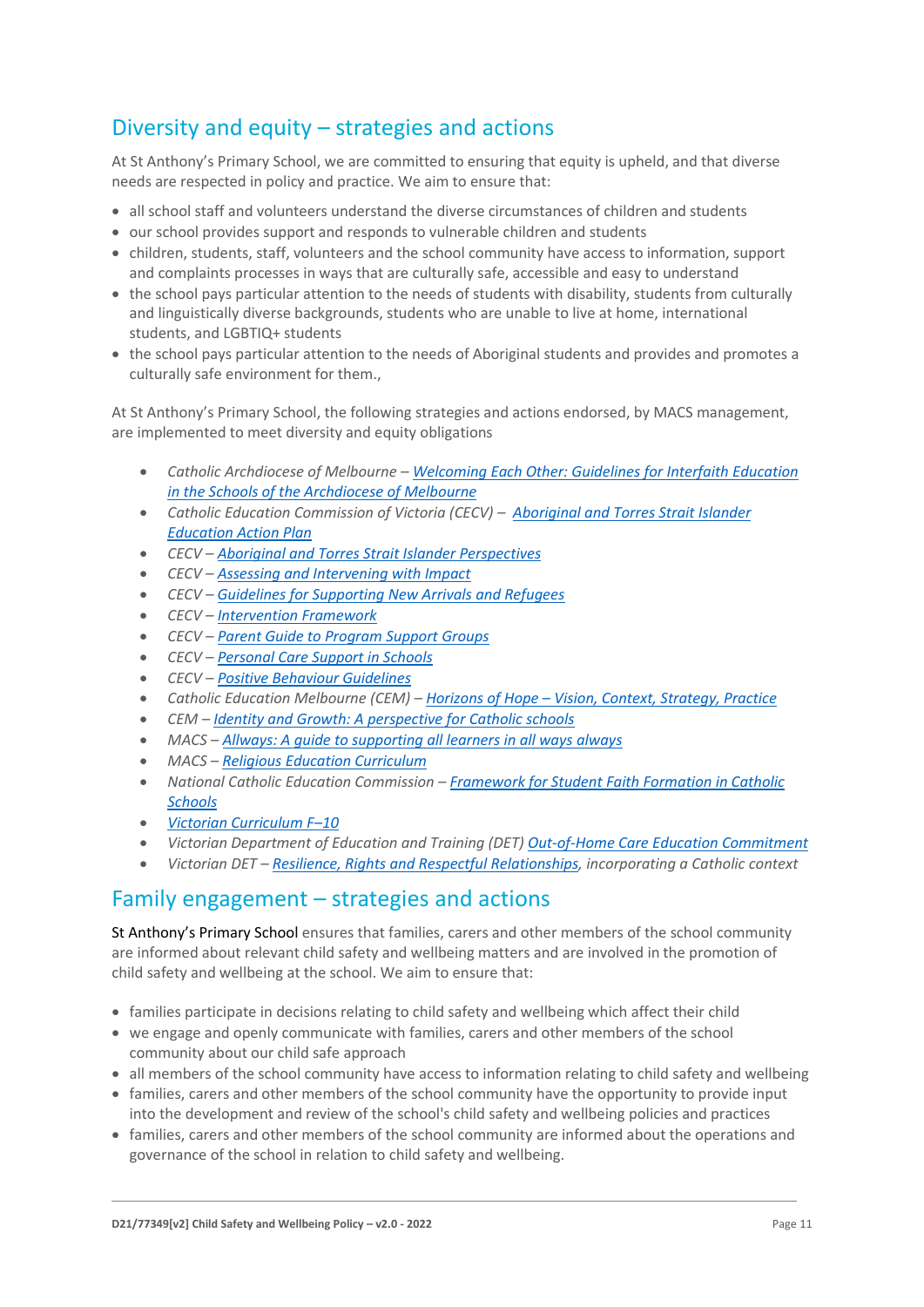# Risk management

At St Anthony's Primary School, we are committed to proactively and systematically identifying and assessing risks to student safety across our whole school environment, and reducing or eliminating (where possible) all potential sources of harm. We document, implement, monitor and annually review our risks and risk management strategies for child safety and wellbeing, evaluate the effectiveness of the implementation of our risk controls and ensure that the strategies change as needed and as new risks arise.

At St Anthony's Primary School, we:

- Appoint a Child Safety Officer
- Appoint an Occupation Health and Safety Representative
- Conduct and record Risk Assessments for camps and excursions
- Undertake a playground and playground equipment risk assessment
- Undertake an annual Child Safety risk assessment
- Annually complete Child Safety risk register
- Deliver appropriate training

# Relevant legislation

- *Children, Youth and Families Act 2005* (Vic.)
- *Child Wellbeing and Safety Act 2005* (Vic.)
- *Worker Screening Act 2020* (Vic.)
- *Education and Training Reform Act 2006* (Vic.)
- *Education and Training Reform Regulations 2017* (Vic.)
- *Equal Opportunity Act 2010* (Vic.)
- *Privacy Act 1988* (Cth)
- *Public Records Act 1973* (Vic)
- *Crimes Act 1958* (Vic.) Three new criminal offences have been introduced under this Act:
- 1. [Failure to disclose offence:](https://www.justice.vic.gov.au/safer-communities/protecting-children-and-families/failure-to-disclose-offence#%3A~%3Atext%3DIn%202014%2C%20the%20law%20in%20Victoria%20was%20changed%2Coffended%20against%20a%20child%20under%2016%20in%20Victoria) Any adult who forms a reasonable belief that a sexual offence has been committed by an adult against a child under 16 has an obligation to report that information to police. Failure to disclose the information to police is a criminal offence.
- 2. [Failure to protect offence:](https://www.justice.vic.gov.au/safer-communities/protecting-children-and-families/failure-to-protect-a-new-criminal-offence-to#%3A~%3Atext%3DFailure%20to%20protect%3A%20a%20new%20criminal%20offence%20to%2Cfrom%20sexual%20abuse%20and%20exposure%20to%20sexual%20offenders) This offence will apply where there is a substantial risk that a child under the age of 16 under the care, supervision or authority of a relevant organisation will become a victim of a sexual offence committed by an adult associated with that organisation. A person in a position of authority in the organisation will commit the offence if they know of the risk of abuse and have the power or responsibility to reduce or remove the risk, but negligently fail to do so.
- 3. [Grooming offence:](https://www.justice.vic.gov.au/safer-communities/protecting-children-and-families/grooming-offence) This offence targets predatory conduct designed to facilitate later sexual activity with a child. Grooming can be conducted in person or online, for example via interaction through social media, web forums and emails.